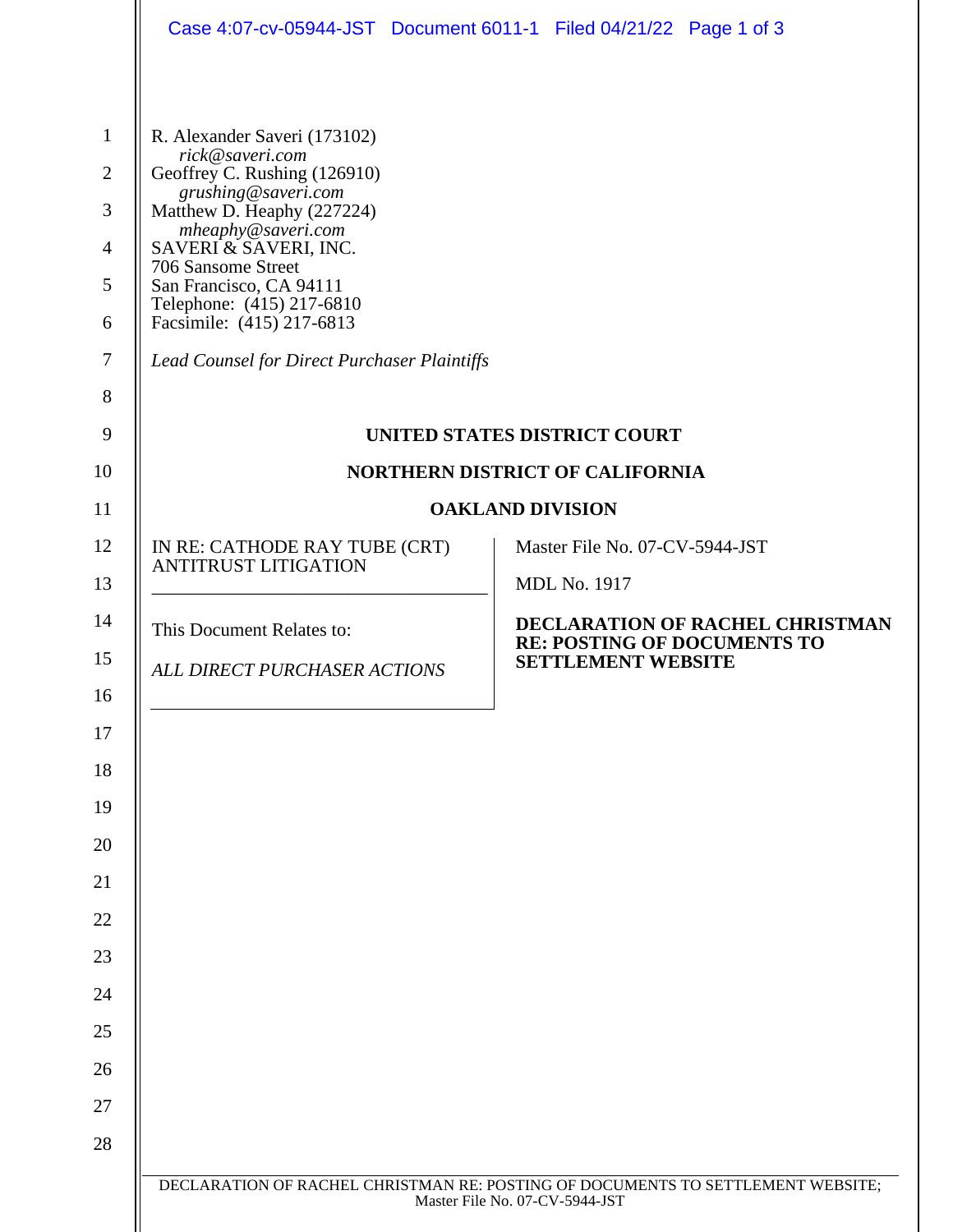| $\mathbf{1}$   | I, Rachel Christman, declare as follows:                                                                          |  |  |  |
|----------------|-------------------------------------------------------------------------------------------------------------------|--|--|--|
| $\mathbf{2}$   | I am employed by KCC Class Action Services, LLC, the successor company of<br>1.                                   |  |  |  |
| $\mathfrak{Z}$ | Gilardi & Co. LLC (collectively "KCC"), located at 1 McInnis Parkway, Suite 250, San Rafael,                      |  |  |  |
| $\overline{4}$ | California. KCC was hired by Class Counsel as the Settlement Administrator in this matter. I am                   |  |  |  |
| $\sqrt{5}$     | over 21 years of age and am not a party to this action. Except as otherwise stated, I have personal               |  |  |  |
| $\sqrt{6}$     | knowledge of the facts set forth herein and, if called as a witness, could and would testify                      |  |  |  |
| $\tau$         | competently thereto.                                                                                              |  |  |  |
| $8\,$          | 2.<br>On March 31, 2022, I caused the following documents to be posted to the website                             |  |  |  |
| 9              | dedicated to this matter, www.crtdirectpurchaserantitrustsettlement.com, which is maintained by                   |  |  |  |
| 10             | KCC:                                                                                                              |  |  |  |
| 11             | Direct Purchaser Plaintiffs' Notice of Motion and Motion for Order Authorizing                                    |  |  |  |
| 12             | Distribution of Settlement Funds, Memorandum of Points and Authorities in                                         |  |  |  |
| 13             | <b>Support Thereof</b>                                                                                            |  |  |  |
| 14             | Declaration of Rachel Christman re: Claims Processing and Distribution of the Net                                 |  |  |  |
| 15             | <b>Settlement Funds</b>                                                                                           |  |  |  |
| 16             | Exhibit A to Christman Declaration                                                                                |  |  |  |
| 17             | Exhibit B to Christman Declaration                                                                                |  |  |  |
| 18             | Exhibit C to Christman Declaration                                                                                |  |  |  |
| 19             | Exhibit D to Christman Declaration                                                                                |  |  |  |
| 20             | Exhibit E to Christman Declaration                                                                                |  |  |  |
| 21             | Proposed Order Granting Direct Purchaser Plaintiffs' Motion for an Order                                          |  |  |  |
| 22             | <b>Authorizing Distribution of Settlement Funds</b>                                                               |  |  |  |
| 23             |                                                                                                                   |  |  |  |
| 24             | 3.<br>Since the filing of the above listed documents, KCC has responded to inquiries from                         |  |  |  |
| 25             | class members regarding the status of the proposed distributions as well as the calculations of their             |  |  |  |
| 26             | proposed pro rata payments.                                                                                       |  |  |  |
| 27             |                                                                                                                   |  |  |  |
| 28             |                                                                                                                   |  |  |  |
|                | DECLARATION OF RACHEL CHRISTMAN RE: POSTING OF DOCUMENTS TO SETTLEMENT WEBSITE;<br>Master File No. 07-CV-5944-JST |  |  |  |